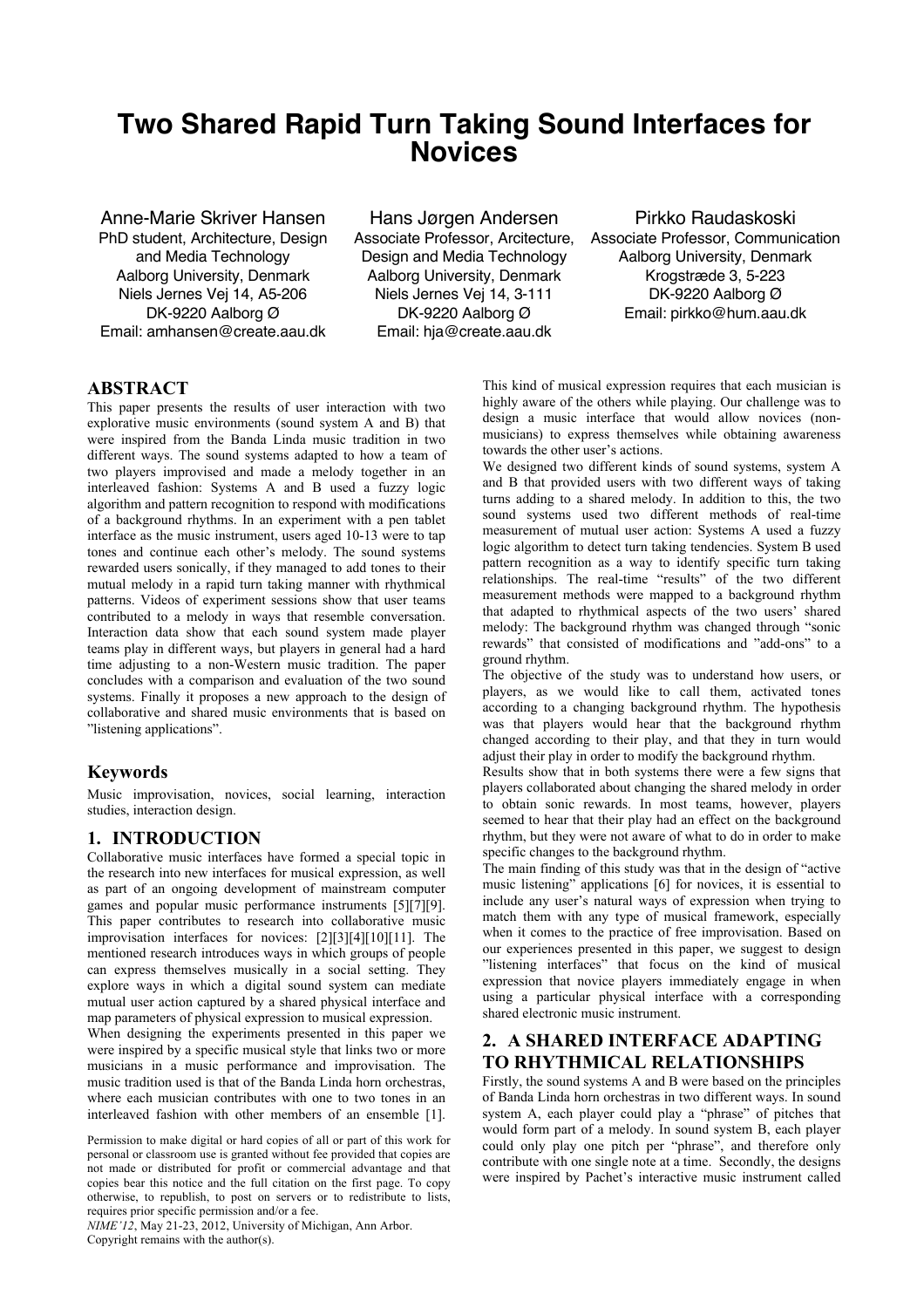"the Continuator", where a single player takes turns playing with a keyboard. The keyboard listens to a player who plays notes and the keyboard responds after a while with a melody that consists of modified forms of the melodic material [9]. In sound system A and B "sonic rewards" happened based on a selection of characteristic rhythmical relationships found in the timing of turn activations and turn lengths in the players' melody. We used the term sonic reward, because we believed that rhythmical "effects" would work as sonic reward system similar to a visual point system and encourage players to take turns in a varied rhythmical fashion. The two sound systems did not have any visual interface. Players were to play the pen tablets as music instruments and listen to the sonic result of their play.

Five teams tried sound system A (team 1-5a) and six teams tried sound system B (team1-6b). Players participated in fifteen minute long experiment sessions. First each sound system was demonstrated to the player teams, after which the teams played together for five minutes (see figure 1).



#### **were connected to a laptop that recorded and stored all interaction data relevant to software events into data files [A]. A camera video filmed and stored documentation of two players' collaboration into a video database [B]. A speaker placed behind each player played individual tone sounds and the background rhythm.**

A pen tablet was used as a "music instrument". This interface has previously been used as a music instrument in [12]. It turned out that this interface had a significant effect on the musical outcome.

#### **2.1 Using a three-step design process**

For the design of the two sound systems we used a three-step design process (see table 1). In both systems players were sonically rewarded according to significant rhythmical relationships that they engaged in on the fly. It is important to point out that there are many forms of "significant" rhythmical relationships and that we focused on only a few (see tables 2- 4). Also, we point out that the rewarding systems only had short-term memory of one or two bars (one or two cycles of the ground rhythm, corresponding to a time frame of roughly 2 seconds). In both systems the pen tablet was divided into two rows of eight keys or *pitch fields*. The two rows of eight pitches belonged in the G-major scale and were one octave apart with the "high" pitches in the upper row and "low" pitches in the lower row. Each player would have to take turns by playing parts of a melody and play a sort of sonic "exquisite corpse". Both sound systems understood a melody part as one "turn activation": Something that happened when a player touched the tablet with his/her pen. If a player tapped a second time

with his/her pen, the player would not get any sound until the other player had activated a tone. **Table 1. Three step design process**

| Design of sonic expression – the individual electronic<br>music instruments                                            |
|------------------------------------------------------------------------------------------------------------------------|
| Design of an analysis system that listened to the turn taking<br>rhythm of two players.                                |
| Design of a sonic reward system that changed a ground<br>rhythm and accompanied the ground rhythm with drum<br>thrills |

Sound systems A and B differed in the following way: If a player in sound system A touched the tablet and moved the pen across the tablet, the player could play several pitches within the same turn activation. In sound system B pen movement did not cause any pitch changes. Each player only had one pitch available per turn activation, so the player would have to lift the pen and put it in a new pitch field in order to activate a new pitch.

The two sound systems produced a rhythmical accompaniment to the melody that two players made. This rhythmical accompaniment consisted of a "ground rhythm" that repeated itself every bar. In addition to the ground rhythm short drum thrills and melody snippets were added. System A and B shared part of the turn taking rhythm interpretation algorithms. The following diagram (see table 2) displays the mappings between turn taking interpretation algorithms and the ground rhythm modifications. Every time players performed one of the following co-actions, the ground rhythm was immediately modified.

**Table 2. How player action influenced the ground rhythm.**

| Cause                                                                                    | <b>Effect</b>                                                                                                 |  |  |  |  |
|------------------------------------------------------------------------------------------|---------------------------------------------------------------------------------------------------------------|--|--|--|--|
| a) activating tones at the<br>same time (tapping)                                        | <i>mirror</i> the next part (2/4)<br>beats) of the ground rhythm<br>and a drum thrill                         |  |  |  |  |
| b) ending tone at the same<br>time (lifting pen)                                         | <i>repeat</i> the next part (2/4)<br>beats) of the ground rhythm<br>and a drum thrill                         |  |  |  |  |
| c) short* break between turn<br>activations ( $*$ up to 300 ms)                          | <i>add</i> a beat after 'now'                                                                                 |  |  |  |  |
|                                                                                          | - use last heard drum sound                                                                                   |  |  |  |  |
| d) activating tones in time<br>with the 4/4 pulse beat                                   | <i>offset</i> the next part (2/4)<br>beats) of the ground rhythm                                              |  |  |  |  |
| e) more than 4 pitch shifts                                                              | <i>delete</i> next beat after 'now'                                                                           |  |  |  |  |
| per bar (rhythm cycle)                                                                   | - this caused a break                                                                                         |  |  |  |  |
| f) if the time between turn<br>activations has been regular<br>over the last three tones | <i>increase</i> or <i>decrease</i> the pace<br>of the ground rhythm<br>between 90 to 140 beats per<br>minute. |  |  |  |  |

System A and B differed in the way they analyzed the turn activation rhythm of the two players: Sound system A used fuzzy logic algorithms to look for temporal tendencies in turn activations and turn lengths. If selected tendencies were detected they activated different drum thrills or "effects", as the players liked to call them (see table 3). They reacted upon turn activations within the last one-two bars of the accompanying ground rhythm. Sound system B used a library of rhythmical patterns to compare to the rhythm of the players' turn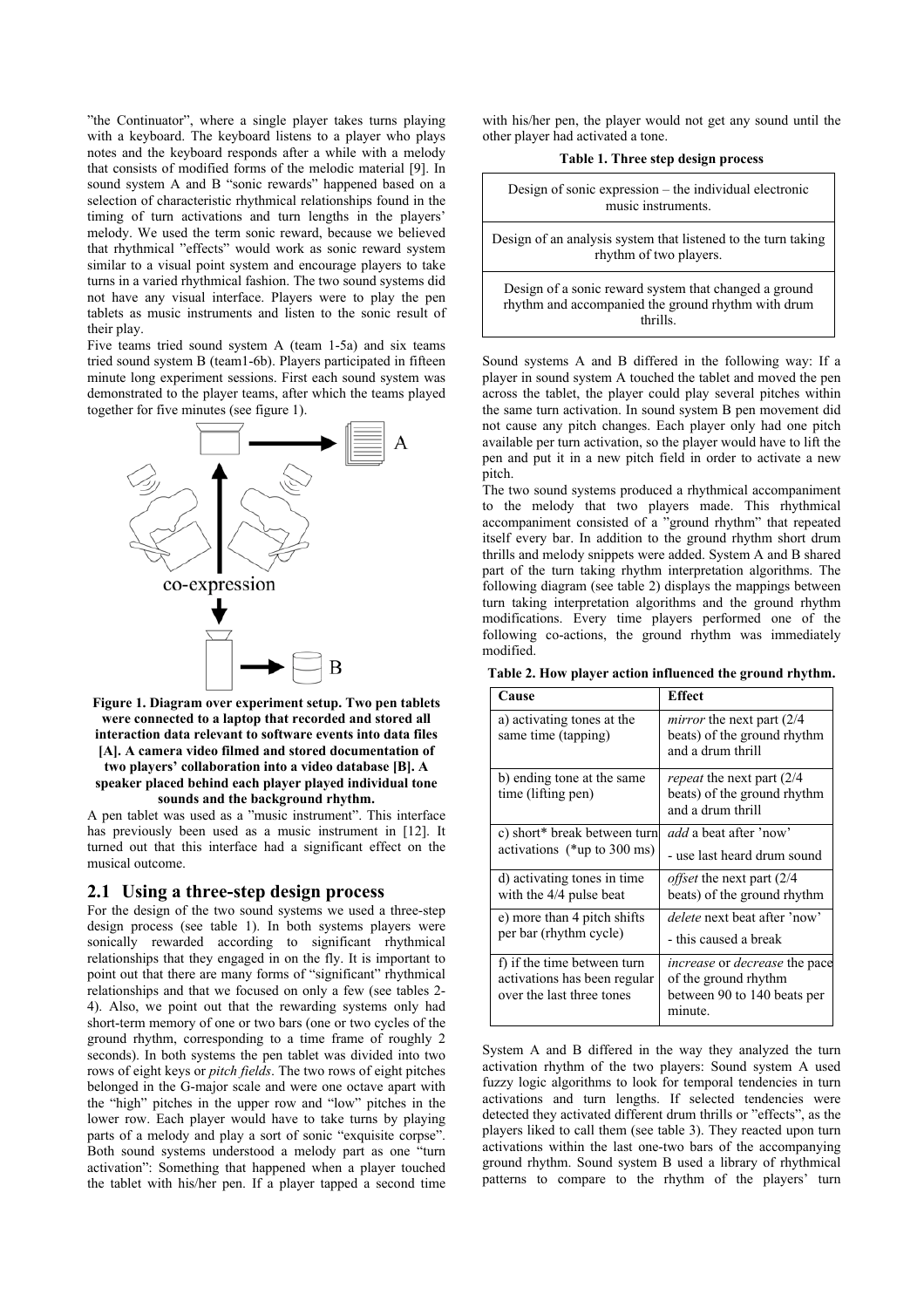activations (see table 4). When players activated tones in a rhythm that matched one of the rhythm patterns in the library, they would activate a corresponding drum thrill or a short melody snippet. The library contained simple rhythmical patterns where most beats where positioned on the main 4/4 rhythm beats.

**Table 3. How player action influenced the ground rhythm.**

| Cause                                             | <b>Effect</b>                                                                         |  |  |  |  |
|---------------------------------------------------|---------------------------------------------------------------------------------------|--|--|--|--|
| a) activating tones at the<br>same time (tapping) | <i>mirror</i> the next part (2/4)<br>beats) of the ground rhythm<br>and a drum thrill |  |  |  |  |
| b) ending tone at the same<br>time (lifting pen)  | <i>repeat</i> the next part (2/4)<br>beats) of the ground rhythm<br>and a drum thrill |  |  |  |  |
| c) short* break between turn                      | <i>add</i> a beat after 'now'                                                         |  |  |  |  |
| activations ( $*$ up to 300 ms)                   | - use last heard drum sound                                                           |  |  |  |  |
| d) activating tones in time                       | <i>offset</i> the next part (2/4)                                                     |  |  |  |  |
| with the 4/4 pulse beat                           | beats) of the ground rhythm                                                           |  |  |  |  |
| e) more than 4 pitch shifts                       | <i>delete</i> next beat after 'now'                                                   |  |  |  |  |
| per bar (rhythm cycle)                            | - this caused a break                                                                 |  |  |  |  |
| f) if the time between turn                       | <i>increase</i> or <i>decrease</i> the pace                                           |  |  |  |  |
| activations has been regular                      | of the ground rhythm                                                                  |  |  |  |  |
| over the last three tones                         | between 90 to 140 beats per<br>minute.                                                |  |  |  |  |

#### **Table 4. Sound system A. The fuzzy logic algorithm that found temporal tendencies in turn activations among players.**

| <b>Analysis principle</b>                                                                | <b>Current implementation</b>                                                                                       |  |  |  |  |  |  |
|------------------------------------------------------------------------------------------|---------------------------------------------------------------------------------------------------------------------|--|--|--|--|--|--|
| a) is there a majority of<br>short tones? (every bar)                                    | play thrill a if more than<br>75% of all tones within last<br>bar were short.                                       |  |  |  |  |  |  |
| b) are pause and tone<br>durations of similar lengths?<br>(every bar)                    | Play thrill <b>b</b> if one tone and<br>the following pause were of<br>similar length*.                             |  |  |  |  |  |  |
| c) do players overlap each<br>other? (ever bar)                                          | play thrill c if players<br>overlap each other more than<br>once.                                                   |  |  |  |  |  |  |
| d) amount of short breaks<br>(every $2nd$ bar)                                           | play thrills <b>d1</b> and <b>d2</b> , if the<br>amount of short breaks were<br>$>11<15$ and $>16$<br>respectively. |  |  |  |  |  |  |
| e) similarity (in percentage)<br>of rhythmical turn activation<br>between last two bars. | play thrill e if the similarity<br>is more than 90 $\%$ .                                                           |  |  |  |  |  |  |
| f) majority of long tones<br>(every $2nd$ bar)                                           | If four long* tones are<br>registered, play thrill f                                                                |  |  |  |  |  |  |
| g) short tone, long tone<br>pattern (every 2 <sup>nd</sup> bar)                          | play thrill <b>g</b> if a short* and a<br>long* tone followed each<br>other more than once.                         |  |  |  |  |  |  |
| h) short pause, long pause<br>pattern (every 2 <sup>nd</sup> bar)                        | play thrill <b>h</b> if a short* and a<br>long* pause followed each<br>other more than once.                        |  |  |  |  |  |  |
| * Note: We used three tone and pause length thresholds:                                  |                                                                                                                     |  |  |  |  |  |  |
| "short" = $1-2/16$ , "medium" = $3-8/16$ , "long" = $9-16/16$                            |                                                                                                                     |  |  |  |  |  |  |

|                   |  |  |  |  |  | Table 5. Sound system B. Two examples of rhythm patterns |  |  |  |
|-------------------|--|--|--|--|--|----------------------------------------------------------|--|--|--|
| from the library. |  |  |  |  |  |                                                          |  |  |  |

|             | & | 2            | & | 3 | & | 4 | & |
|-------------|---|--------------|---|---|---|---|---|
| X           |   | X            |   | X |   |   |   |
|             |   |              |   |   |   |   |   |
|             | & | $\mathbf{2}$ | & | 3 | & | 4 | & |
| $\mathbf X$ |   |              |   | X | X | X |   |

#### **3. INTERACTION DATA RESULTS**

To sum up, the two sound systems were designed to challenge players to take turns making a melody. The rhythm of their turns would modify a background rhythm and drum thrills and melody snippets would be added to the ground rhythm. Through visual inspection of graphs that showed time between turn activations we noticed the following: a) periods in which player teams engaged in "rapid turn taking" that changed the background rhythm and b) temporal changes in turn taking: which kinds of rhythmical effects were activated in the background rhythm.

### **3.1 Periods of Rapid Turn Taking**

If players were to affect the background rhythm, they would have to take turns within the last two bars of the background rhythm. Roughly speaking, players had to take turns within two seconds. Interaction data of turn lengths show that only in small sections did player teams manage to take turns rapidly and get sonic rewards. In sound system A most teams had brief sessions of rapid turn taking throughout their play sessions. Here one of the players would introduce a short phrase, but this did not make the other player engage in rapid turn taking. This indicates that player teams were not able to engage in the kind of rapid turn taking that would modify the ground rhythm. In sound system B the rapid turn taking sessions were a bit longer, compared to system A, yet not long enough that rapid turn taking could be defined as the main play style. However, in 3 out of 6 system B play sessions the players' turns were all around 2 seconds – at the limit of what we defined as "rapid turn taking".

## **3.2 Temporal Changes in Turn Taking**

In sound system A, players had more irregular play and long breaks between turn activations. This could indicate that players tried to vary their rhythm and obtain different rhythmical effects. In sound system B player teams were continuously active: fewer and smaller breaks than in sound system A. In the videos player teams seemed to be less aware that the rhythm of activated tones affected the background rhythm.

### **4. VIDEO ANALYSIS**

This section describes how a player team activated tones according to the background rhythm when using the two sound systems.

### **4.1 Notes about the Drawing Interface**

The fact that players used a pen tablet interface influenced their play: The drawing-like interface encouraged players to make continuous lines of melodies, instead of tapping rhythms. In sound system A a turn would often stretch across several cycles of the rhythm. The fact that players could play phrases of melodies based on pitch changes (without lifting their pens from the tablet) made it possible to play an entire melody within one turn activation. It was clear that each player felt that